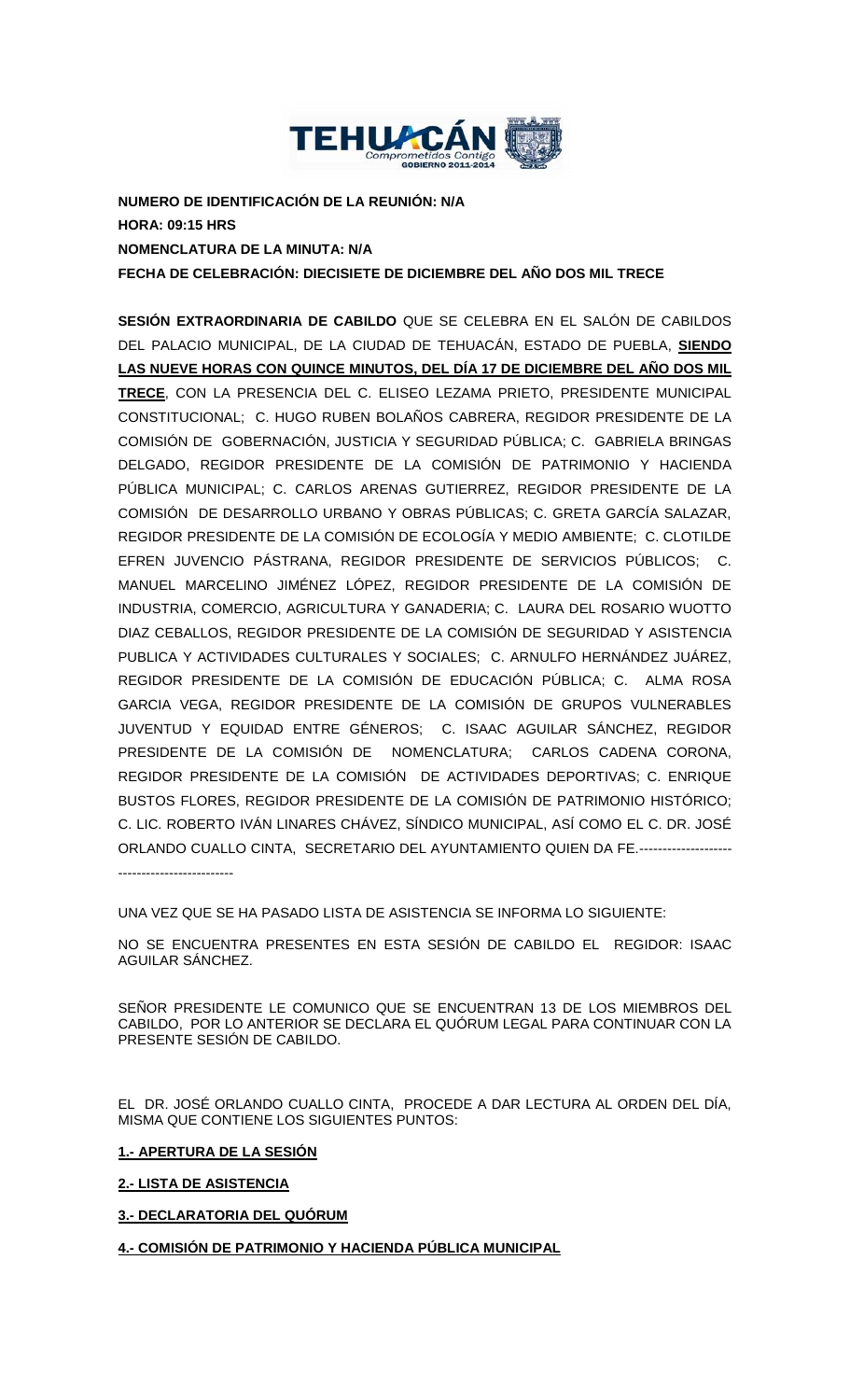ANÁLISIS, DISCUSIÓN Y EN SU CASO APROBACIÓN DEL DICTAMEN QUE CONTIENE LA APROBACIÓN DEL PRESUPUESTO DE INGRESOS Y EL PRESUPUESTO DE EGRESOS DEL MUNICIPIO DE TEHUACÁN PUEBLA, PARA EL EJERCICIO FISCAL 2014.

**CLAUSURA.**

### **COMISIÓN DE PATRIMONIO Y HACIENDA PÚBLICA MUNICIPAL.- ANÁLISIS, DISCUSIÓN Y EN SU CASO APROBACIÓN DEL DICTAMEN QUE CONTIENE LA APROBACIÓN DEL PRESUPUESTO DE INGRESOS Y EL PRESUPUESTO DE EGRESOS DEL MUNICIPIO DE TEHUACÁN PUEBLA, PARA EL EJERCICIO FISCAL 2014.**

SEÑORA REGIDORA TIENE USTED EL USO DE LA PALABRA.

LA C. GABRIELA BRINGAS DELGADO, PROCEDE A DAR LECTURA AL DICTAMEN DE REFERENCIA, MISMO QUE A LA LETRA DICE: **"… HONORABLE CABILDO:**

LOS SUSCRITOS C. ELISEO LEZAMA PRIETO, PRESIDENTE MUNICIPAL CONSTITUCIONAL Y CIUDADANOS GABRIELA BRINGAS DELGADO, GRETA GARCÍA SALAZAR Y HUGO RUBÉN BOLAÑOS CABRERA, PRESIDENTE Y MIEMBROS DE LA COMISIÓN DE PATRIMONIO Y HACIENDA PÚBLICA MUNICIPAL DEL H. AYUNTAMIENTO DEL MUNICIPIO DE TEHUACÁN, PUEBLA, PROPONEMOS A ESTE CUERPO EDILICIO EL PRESENTE DICTAMEN POR MEDIO DEL CUAL SE SOMETEN A LA APROBACIÓN EL PRESUPUESTO DE INGRESOS Y EL PRESUPUESTO DE EGRESOS DEL MUNICIPIO DE TEHUACÁN, PUEBLA, PARA EL EJERCICIO FISCAL 2014; LO ANTERIOR EN BASE A LOS SIGUIENTES:

## **CONSIDERANDOS**

- **I.** QUE DE CONFORMIDAD CON LAS FRACCIONES II, IV DEL ARTÍCULO 115 DE LA CONSTITUCIÓN POLÍTICA DE LOS ESTADOS UNIDOS MEXICANOS, LOS MUNICIPIOS ESTARÁN INVESTIDOS DE PERSONALIDAD JURÍDICA Y MANEJARÁN SU PATRIMONIO CONFORME A LA LEY, LOS AYUNTAMIENTOS TENDRÁN FACULTADES PARA APROBAR, DE ACUERDO CON LAS LEYES EN MATERIA MUNICIPAL QUE DEBERÁN EXPEDIR LAS LEGISLATURAS DE LOS ESTADOS, LOS BANDOS DE POLICÍA Y GOBIERNO, LOS REGLAMENTOS, CIRCULARES Y DISPOSICIONES ADMINISTRATIVAS DE OBSERVANCIA GENERAL DENTRO DE SUS RESPECTIVAS JURISDICCIONES, QUE ORGANICEN LA ADMINISTRACIÓN PÚBLICA MUNICIPAL, REGULEN LAS MATERIAS, PROCEDIMIENTOS, FUNCIONES Y SERVICIOS PÚBLICOS DE SU COMPETENCIA Y ASEGUREN LA PARTICIPACIÓN CIUDADANA Y VECINAL; ASÍ MISMO LOS MUNICIPIOS ADMINISTRARÁN LIBREMENTE SU HACIENDA, LA CUAL SE FORMARÁ DE LOS RENDIMIENTOS DE LOS BIENES QUE LES PERTENEZCAN, ASÍ COMO DE LAS CONTRIBUCIONES Y OTROS INGRESOS QUE LAS LEGISLATURAS ESTABLEZCAN A SU FAVOR; MISMAS DISPOSICIONES QUE SON TRASLADADAS AL PÁRRAFO PRIMERO DEL ARTÍCULO 103 Y A LA FRACCIÓN III DEL ARTÍCULO 105 DE LA CONSTITUCIÓN POLÍTICA DEL ESTADO LIBRE Y SOBERANO DE PUEBLA, ASÍ COMO AL ARTÍCULO 3 DE LA LEY ORGÁNICA MUNICIPAL;
- **II.** QUE EL ARTÍCULO 78 FRACCIONES I, IV, IX, XV, XVIII Y LA PARTE CONDUCENTE DE LA LVII DE LA LEY ORGÁNICA MUNICIPAL, DETERMINA DENTRO DE LAS ATRIBUCIONES DE LOS AYUNTAMIENTOS EL CUMPLIR Y HACER CUMPLIR, EN LOS ASUNTOS DE SU COMPETENCIA, LAS LEYES, DECRETOS DISPOSICIONES DE OBSERVANCIA GENERAL DE LA FEDERACIÓN Y DEL ESTADO, ASÍ COMO LOS ORDENAMIENTOS MUNICIPALES; EXPEDIR BANDOS DE POLICÍA Y GOBIERNO, REGLAMENTOS, CIRCULARES Y DISPOSICIONES ADMINISTRATIVAS DE OBSERVANCIA GENERAL, REFERENTES A SU ORGANIZACIÓN, FUNCIONAMIENTO, SERVICIOS PÚBLICOS QUE DEBAN PRESTAR Y DEMÁS ASUNTOS DE SU COMPETENCIA, SUJETÁNDOSE A LAS BASES NORMATIVAS ESTABLECIDAS POR LA CONSTITUCIÓN POLÍTICA DEL ESTADO LIBRE Y SOBERANO DE PUEBLA, VIGILANDO SU OBSERVANCIA Y APLICACIÓN; APROBAR EL PRESUPUESTO DE EGRESOS DEL AÑO SIGUIENTE, A MÁS TARDAR DENTRO DE LOS CINCO DÍAS SIGUIENTES A AQUÉL EN EL QUE SE HAYA APROBADO LA LEY DE INGRESOS DEL MUNICIPIO DE QUE SE TRATE, QUE DEBERÁ ENVIAR AL EJECUTIVO DEL ESTADO, PARA QUE ORDENE SU PUBLICACIÓN EN EL PERIÓDICO OFICIAL DEL ESTADO, REMITIENDO COPIA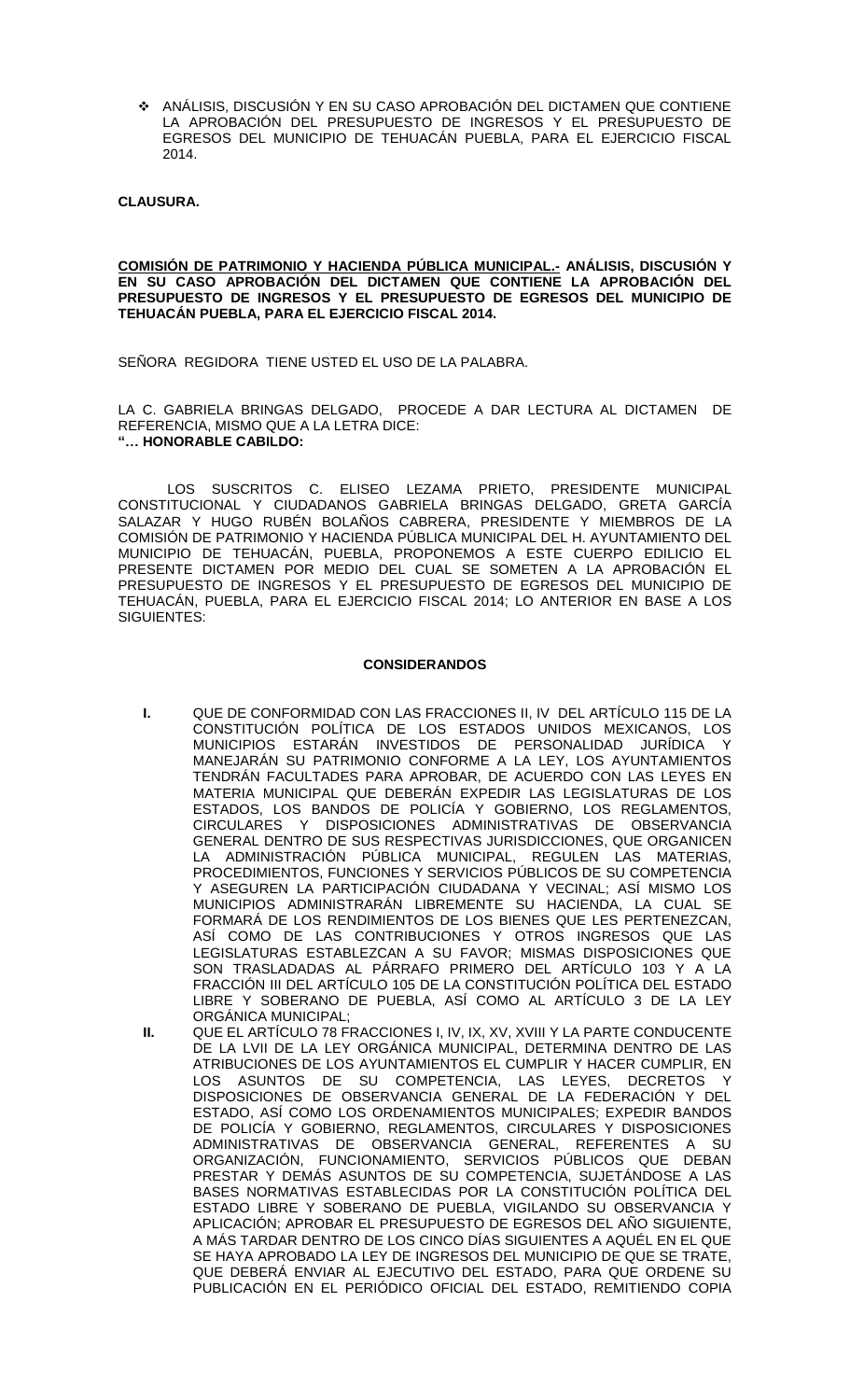DEL MISMO A LA AUDITORÍA SUPERIOR DEL ESTADO; DESIGNAR DE ENTRE LOS REGIDORES A QUIENES DEBAN INTEGRAR LAS COMISIONES QUE SE DETERMINAN EN LA PRESENTE LEY, PROMOVER CUANTO ESTIME CONVENIENTE PARA EL PROGRESO ECONÓMICO, SOCIAL Y CULTURAL DEL MUNICIPIO, ACORDANDO LA REALIZACIÓN DE LAS OBRAS PÚBLICAS QUE FUEREN NECESARIAS; ASÍ COMO PROVEER LO CONDUCENTE PARA LA ORGANIZACIÓN ADMINISTRATIVA DEL GOBIERNO MUNICIPAL DE ACUERDO CON LAS NECESIDADES Y EL PRESUPUESTO DEL MUNICIPIO;

- **III.** QUE DE ACUERDO A LO PRECEPTUADO POR EL ARTÍCULO 91 FRACCIONES XXXV, XLIX, LII Y LIII DE LA LEY ORGÁNICA MUNICIPAL SON FACULTADES Y OBLIGACIONES DEL PRESIDENTE MUNICIPAL EL INFORMAR AYUNTAMIENTO SI LOS PRESUPUESTOS DE INGRESOS Y DE EGRESOS CUMPLEN CON LAS EXIGENCIAS PÚBLICAS; VIGILAR QUE LOS GASTOS MUNICIPALES SE EFECTÚEN CON ESTRICTO APEGO AL PRESUPUESTO, BAJO CRITERIOS DE DISCIPLINA, RACIONALIDAD Y AUSTERIDAD; PROMOVER Y VIGILAR LA FORMULACIÓN DEL PROYECTO DE PRESUPUESTO DE INGRESOS DEL MUNICIPIO PARA EL EJERCICIO INMEDIATO, SU ESTUDIO POR EL AYUNTAMIENTO Y SU ENVÍO OPORTUNO AL CONGRESO DEL ESTADO, A TRAVÉS DEL EJECUTIVO DEL ESTADO, PARA SU APROBACIÓN, ASÍ COMO PROMOVER Y VIGILAR LA FORMULACIÓN DEL PROYECTO DE PRESUPUESTO DE EGRESOS PARA EL EJERCICIO INMEDIATO Y SOMETERLO AL AYUNTAMIENTO PARA SU APROBACIÓN Y PUBLICACIÓN EN EL PERIÓDICO OFICIAL DEL ESTADO, REMITIENDO COPIA DEL MISMO A LA AUDITORÍA SUPERIOR DEL ESTADO; FACULTADES Y OBLIGACIONES ESTÁS QUE SE ARMONIZAN CON LA LETRA DEL ARTÍCULO 145 DE LA MISMA LEY QUE ESTABLECE QUE LA COMISIÓN DE PATRIMONIO Y HACIENDA PÚBLICA, EL PRESIDENTE MUNICIPAL Y DEMÁS COMISIONES QUE DETERMINE EL AYUNTAMIENTO, A MÁS TARDAR EN LA PRIMERA QUINCENA DEL MES DE OCTUBRE DE CADA AÑO, ELABORARÁN EL ANTEPROYECTO DE LEY DE INGRESOS Y DE PRESUPUESTO DE EGRESOS;
- **IV.** QUE EL ARTÍCULO 92 DE LA MISMA LEY CITADA EN EL CONSIDERANDO INMEDIATO ANTERIOR, DETERMINA EN SUS FRACCIONES III, IV Y V QUE DENTRO DE LAS FACULTADES Y OBLIGACIONES DE LOS REGIDORES ESTÁN LAS DE EJERCER LAS FACULTADES DE DELIBERACIÓN Y DECISIÓN DE LOS ASUNTOS QUE LE COMPETEN AL AYUNTAMIENTO Y COLABORAR EN LA ELABORACIÓN DE LOS PRESUPUESTOS DE INGRESOS Y EGRESOS DEL MUNICIPIO, FORMAR PARTE DE LAS COMISIONES PARA LAS QUE FUEREN DESIGNADOS POR EL AYUNTAMIENTO, ASÍ COMO DICTAMINAR E INFORMAR SOBRE LOS ASUNTOS QUE LES ENCOMIENDE EL AYUNTAMIENTO;
- **V.** QUE DE CONFORMIDAD CON EL ARTÍCULO 143 DE LA LEY ORGÁNICA MUNICIPAL LOS AYUNTAMIENTOS DEBERÁN, DENTRO DE LOS LÍMITES LEGALES CORRESPONDIENTES Y DE ACUERDO CON EL PRESUPUESTO DE EGRESOS Y EL PLAN DE DESARROLLO MUNICIPAL VIGENTES, ATENDER EFICAZMENTE LOS DIFERENTES RAMOS DE LA ADMINISTRACIÓN PÚBLICA MUNICIPAL;
- **VI.** QUE DE ACUERDO A LO QUE PRECEPTÚA EL ARTÍCULO 146 DE LA MISMA LEY, A MÁS TARDAR EL TREINTA DE SEPTIEMBRE DE CADA AÑO, LAS COMISIONES Y LOS TITULARES DE LAS DEPENDENCIAS Y ENTIDADES MUNICIPALES, ASÍ COMO LAS JUNTAS AUXILIARES ESTAS ESPECÍFICAMENTE DE CONFORMIDAD TAMBIÉN CON EL ARTÍCULO 230 FRACCIÓN II DEL MISMO ORDENAMIENTO; ELABORARÁN EL ANTEPROYECTO DE PRESUPUESTO DE EGRESOS EN LO REFERENTE A SU RAMO, EN EL QUE SE INDIQUEN LAS NECESIDADES A SATISFACER PARA EL AÑO SIGUIENTE, LOS PROYECTOS PARA SATISFACERLAS, SU COSTO, Y LAS PRIORIDADES DE DICHOS PROYECTOS. LA COMISIÓN DE PATRIMONIO Y HACIENDA PÚBLICA MUNICIPAL, ARMONIZARÁ LOS ANTEPROYECTOS PARCIALES DE PRESUPUESTO Y ELABORARÁ EL PROYECTO DE PRESUPUESTO DE EGRESOS DEFINITIVO, EL CUAL DEBERÁ TERMINAR A MÁS TARDAR EL DÍA ÚLTIMO DE OCTUBRE DE CADA AÑO; CONCLUIDO EL ANÁLISIS DEL PROYECTO DEL PRESUPUESTO DE EGRESOS, ÉSTE SE TURNARÁ AL AYUNTAMIENTO, EL CUAL LO DEBERÁ APROBAR CONFORME LO PRECEPTÚA LA FRACCIÓN IX DEL ARTÍCULO 78 DE LA MISMA LEY, YA ANTERIORMENTE EN CITA;
- **VII.** QUE EL ARTÍCULO 148 DE LA MISMA LEY ORGÁNICA MUNICIPAL ESTATUYE QUE EL PRESUPUESTO DE EGRESOS DEBERÁ CONTENER LAS PREVISIONES DE GASTO PÚBLICO QUE HABRÁN DE REALIZAR LOS MUNICIPIOS, SIENDO QUE EL GASTO PÚBLICO COMPRENDE LAS EROGACIONES QUE POR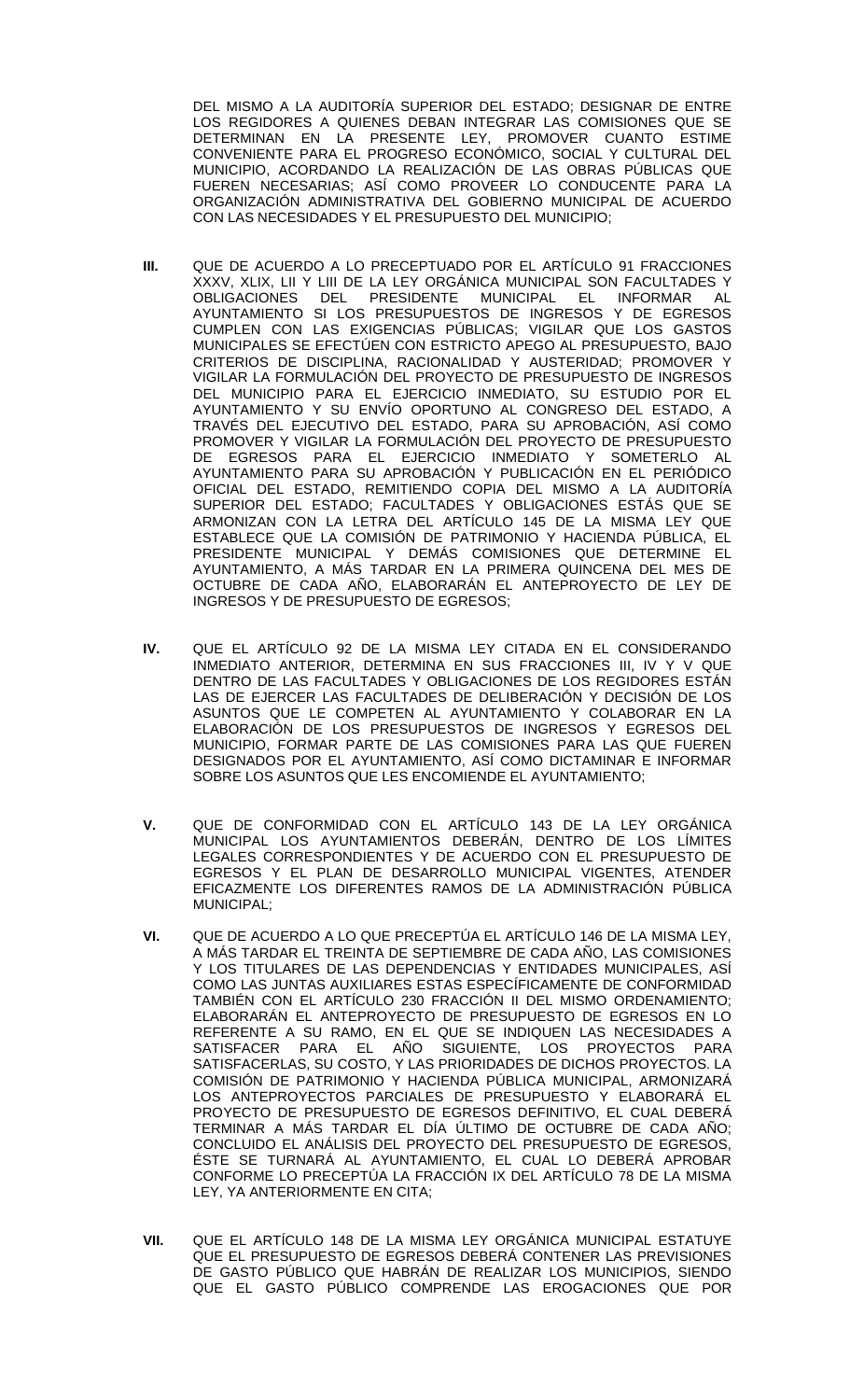CONCEPTO DE GASTO CORRIENTE, INVERSIÓN FÍSICA, INVERSIÓN FINANCIERA, O CUALQUIER OTRA EROGACIÓN, ASÍ COMO LA CANCELACIÓN DE PASIVO REALICEN LOS AYUNTAMIENTOS EN EL EJERCICIO DE SUS FACULTADES;

**VIII.** QUE DE CONFORMIDAD CON TODOS Y CADA UNO DE LOS CONSIDERANDOS DEL PRESENTE DICTAMEN, SE PROPONE A CONSIDERACIÓN DE ESTE HONORABLE PLENO EL PRESUPUESTO DE INGRESOS Y EL PRESUPUESTO DE EGRESOS DEL MUNICIPIO DE TEHUACÁN, PUEBLA, PARA EL EJERCICIO FISCAL 2014, DEBIDAMENTE SOPORTADOS CONFORME A LOS ANEXOS QUE FORMAN PARTE DEL PRESENTE DICTAMEN QUE COMO SI A LA LETRA SE INSERTASEN, MISMOS QUE CONTEMPLAN LAS SIGUIENTES CANTIDADES EN SUS RUBROS GENERALES

## **A. PRESUPUESTO DE INGRESOS:**

|      | <b>INGRESOS</b>                  | <b>TOTAL</b>   |
|------|----------------------------------|----------------|
| 0100 | <b>IMPUESTOS</b>                 | 35'352,036.15  |
| 0200 | <b>DERECHOS</b>                  | 47'824,572.63  |
| 0300 | <b>PRODUCTOS</b>                 | 5'909,759.44   |
| 0400 | <b>APROVECHAMIENTOS</b>          | 10'869,310.85  |
| 0500 | <b>PARTICIPACIONES FEDERALES</b> | 203'044,788.17 |
| 0600 | <b>INGRESOS EXTRAORDINARIOS</b>  | 60'579,064.77  |
| 0700 | FONDO PARA LA INVERSION PUBLICA  | 255'137,274.93 |
|      |                                  |                |

TOTAL INGRESOS **618'716,806.94**

## **B. PRESUPUESTO DE EGRESOS:**

|      | <b>EGRESOS</b>                                     | <b>TOTAL</b>   |
|------|----------------------------------------------------|----------------|
| 1000 | <b>SERVICIOS PERSONALES</b>                        | 167'790,336.49 |
| 2000 | <b>MATERIALES Y SUMINISTROS</b>                    | 37'821,311.15  |
| 3000 | <b>SERVICIOS GENERALES</b>                         | 89'796,167.47  |
| 4000 | SUBSIDIO, TRANSFERENCIAS Y AYUDAS                  | 50'665,265.54  |
| 5000 | BIENES MUEBLES E INMUEBLES                         | 14'458,888.90  |
| 6000 | <b>INVERSION PÚBLICA</b>                           | 247'174,765.00 |
| 9000 | DEUDA PUBLICA, PASIVO CIRCULANTE Y<br><b>OTROS</b> | 11'010,072.38  |
|      |                                                    |                |

TOTAL EGRESOS **618'716,806.94**

**POR LO EXPUESTO EN LOS CONSIDERANDOS QUE ANTECEDEN Y EN USO DE LAS FACULTADES CONFERIDAS SE PROPONE A CONSIDERACIÓN DE ESTE HONORABLE CUERPO COLEGIADO EL SIGUIENTE:**

#### **DICTAMEN**

**PRIMERO.-** SE TENGA POR PRESENTADO EN TIEMPO Y FORMA LEGAL EL PRESENTE DICTAMEN Y POR APROBADOS DENTRO DE LOS TÉRMINOS QUE SEÑALA LA FRACCIÓN IX DEL ARTÍCULO 78 DE LA LEY ORGÁNICA MUNICIPAL EL PRESUPUESTO DE INGRESOS Y EL PRESUPUESTO DE EGRESOS DEL MUNICIPIO DE TEHUACÁN, PUEBLA, PARA EL EJERCICIO FISCAL 2014, DE CONFORMIDAD A LOS ANEXOS DEL PRESENTE INSTRUMENTO EN DONDE ESTOS SE JUSTIFICAN Y PARTICULARIZAN.

**SEGUNDO.-** SE INSTRUYA AL CIUDADANO PRESIDENTE MUNICIPAL CONSTITUCIONAL PARA QUE TAL Y COMO LO PRECEPTÚA EL MISMO ARTÍCULO 78 EN SU FRACCIÓN IX DE LA LEY ORGÁNICA MUNICIPAL, ENVIÉ EL PRESUPUESTO DE EGRESOS DEL MUNICIPIO DE TEHUACÁN, PUEBLA, PARA EL EJERCICIO FISCAL 2014 APROBADO POR ESTE PLENO AL EJECUTIVO DEL ESTADO, PARA QUE ESTE ÚLTIMO ORDENE SU PUBLICACIÓN EN EL PERIÓDICO OFICIAL DEL ESTADO, REMITIENDO COPIA DEL MISMO A LA AUDITORÍA SUPERIOR DEL ESTADO.- **ATENTAMENTE.- "COMPROMETIDOS CONTIGO".- TEHUACAN, PUE., A 17 DE DICIEMBRE DE 2013.- ELISEO LEZAMA PRIETO.- PRESIDENTE MUNICIPAL CONSTITUCIONAL.- LA COMISIÓN DE PATRIMONIO Y HACIENDA PÚBLICA MUNICIPAL.- PRESIDENTE.- REG. GABRIELA BRINGAS DELGADO.- INTEGRANTES.- REG. GRETA GARCIA SALAZAR.- REG. HUGO RUBEN BOLAÑOS CABRERA.-** FIRMAS ILEGIBLES".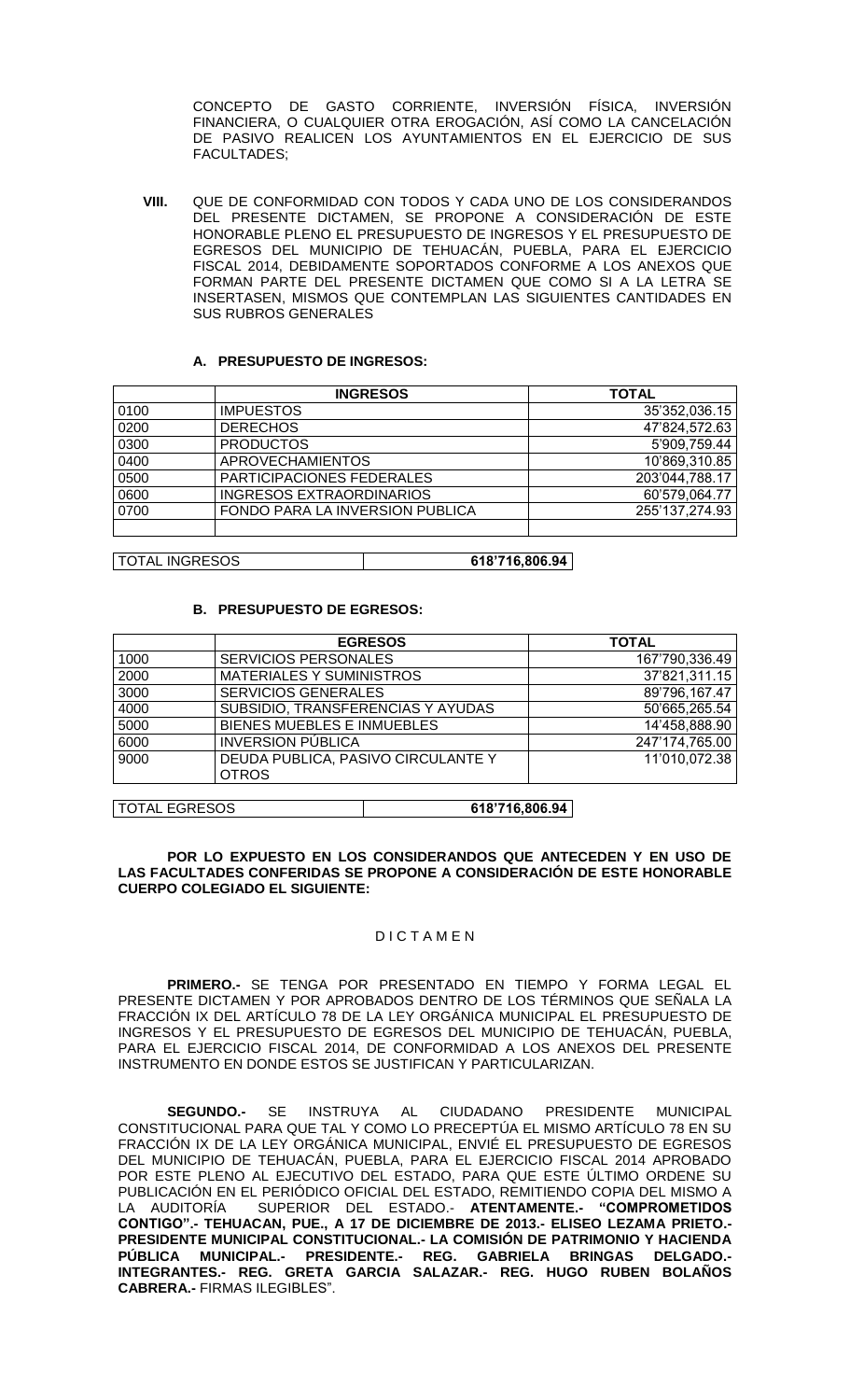SE ENCUENTRA PRESENTE EN ESTA SESIÓN DE CABILDO EL TESORERO MUNICICPAL, QUIEN PROCEDE A DAR UNA AMPLIA EXPLICACIÓN AL RESPECTO.

SEÑOR PRESIDENTE MUNICIPAL, REGIDORES Y SINDICO MUNICIPAL, EN VOTACIÓN SE LES CONSULTA SI SE APRUEBA LA PROPUESTA PRESENTADA EN CUESTIÓN, LOS QUE ESTÉN POR LA AFIRMATIVA SÍRVANSE MANIFESTARLO LEVANTANDO LA MANO.

LA REGIDORES ALMA ROSA GARCÍA VEGA Y ENRIQUE BUSTOS FLORES, SE ABSTIENEN DE EMITIR SU VOTO, POR LO QUE EL DR. JOSÉ ORLANDO CUALLO CINTA, LES PREGUNTA SI TIENEN ALGÚN ARGUMENTO AL RESPECTO, MANIFESTANDO LA REGIDORA ALMA ROSA GARCÍA VEGA QUE NO TIENE ARGUMENTO.

EL REGIDOR ENRIQUE BUSTOS FLORES, MANIFIESTA QUE SE ABSTIENE DEBIDO A QUE DESCONOCE EL TEMA, PORQUE NO SE LE INVITO A PARTICIPAR EN LA ELABORACIÓN DEL PROYECTO, A LO QUE EL SECRETARIO DEL AYUNTAMIENTO JOSÉ ORLANDO CUALLO CINTA, LE RESPONDE QUE EN LA SESIÓN DE CABILDO EN LA QUE TUVIERON A BIEN APROBAR LA LEY DE INGRESOS, EL PRESIDENTE MUNICIPAL INVITO A TODOS DE MANERA ABIERTA PARA QUE QUIEN TUVIERA LA DISPOSICIÓN SE UNIERA A LOS TRABAJOS QUE LA COMISIÓN Y EL TESORERO REALIZARIAN PARA ELABORAR LOS PROYECTOS DE INGRESOS Y EGRESOS.

HABIÉNDOSE ANALIZADO AMPLIAMENTE EL CONTENIDO DEL DICTAMEN DE REFERENCIA, POR MAYORÍA CON 11 VOTOS A FAVOR Y 2 ABSTENCIONES POR PARTE DE LOS REGIDORES ALMA ROSA GARCÍA VEGA Y ENRIQUE BUSTOS FLORES, INTEGRANTES DEL HONORABLE CABILDO, SE DETERMINA EL SIGUIENTE:

## **A C U E R D O**

**PRIMERO.-** SE TIENE POR PRESENTADO EN TIEMPO Y FORMA LEGAL EL PRESENTE DICTAMEN Y POR APROBADOS DENTRO DE LOS TÉRMINOS QUE SEÑALA LA FRACCIÓN IX DEL ARTÍCULO 78 DE LA LEY ORGÁNICA MUNICIPAL **EL PRESUPUESTO DE INGRESOS Y EL PRESUPUESTO DE EGRESOS DEL MUNICIPIO DE TEHUACÁN, PUEBLA, PARA EL EJERCICIO FISCAL 2014,** DE CONFORMIDAD A LOS ANEXOS DEL PRESENTE INSTRUMENTO EN DONDE ESTOS SE JUSTIFICAN Y PARTICULARIZAN.

**SEGUNDO.-** SE INSTRUYE AL CIUDADANO PRESIDENTE MUNICIPAL CONSTITUCIONAL PARA QUE TAL Y COMO LO PRECEPTÚA EL MISMO ARTÍCULO 78 EN SU FRACCIÓN IX DE LA LEY ORGÁNICA MUNICIPAL, ENVIÉ EL PRESUPUESTO DE EGRESOS DEL MUNICIPIO DE TEHUACÁN, PUEBLA, PARA EL EJERCICIO FISCAL 2014 APROBADO POR ESTE PLENO AL EJECUTIVO DEL ESTADO, PARA QUE ESTE ÚLTIMO ORDENE SU PUBLICACIÓN EN EL PERIÓDICO OFICIAL DEL ESTADO, REMITIENDO COPIA DEL MISMO A LA AUDITORÍA SUPERIOR DEL ESTADO.

LO ANTERIOR CON FUNDAMENTO EN LOS DISPOSITIVOS LEGALES INVOCADOS EN EL DICTAMEN DE REFERENCIA.

NO HABIENDO ASUNTO QUE TRATAR SE DA POR TERMINADA LA PRESENTE SESIÓN DE CABILDO, SIENDO LAS NUEVE HORAS CON TREINTA MINUTOS DEL DÍA DIECISIETE DE DICIEMBRE DEL AÑO DOS MIL TRECE, PROCEDIENDOSE A LEVANTAR LA PRESENTE ACTA QUE FIRMAN LOS QUE EN ELLA INTERVINIERON. - DOY FE:-------------------------------------

#### **SECRETARIO DEL H. AYUNTAMIENTO**

**C. JOSÉ ORLANDO CUALLO CINTA.**